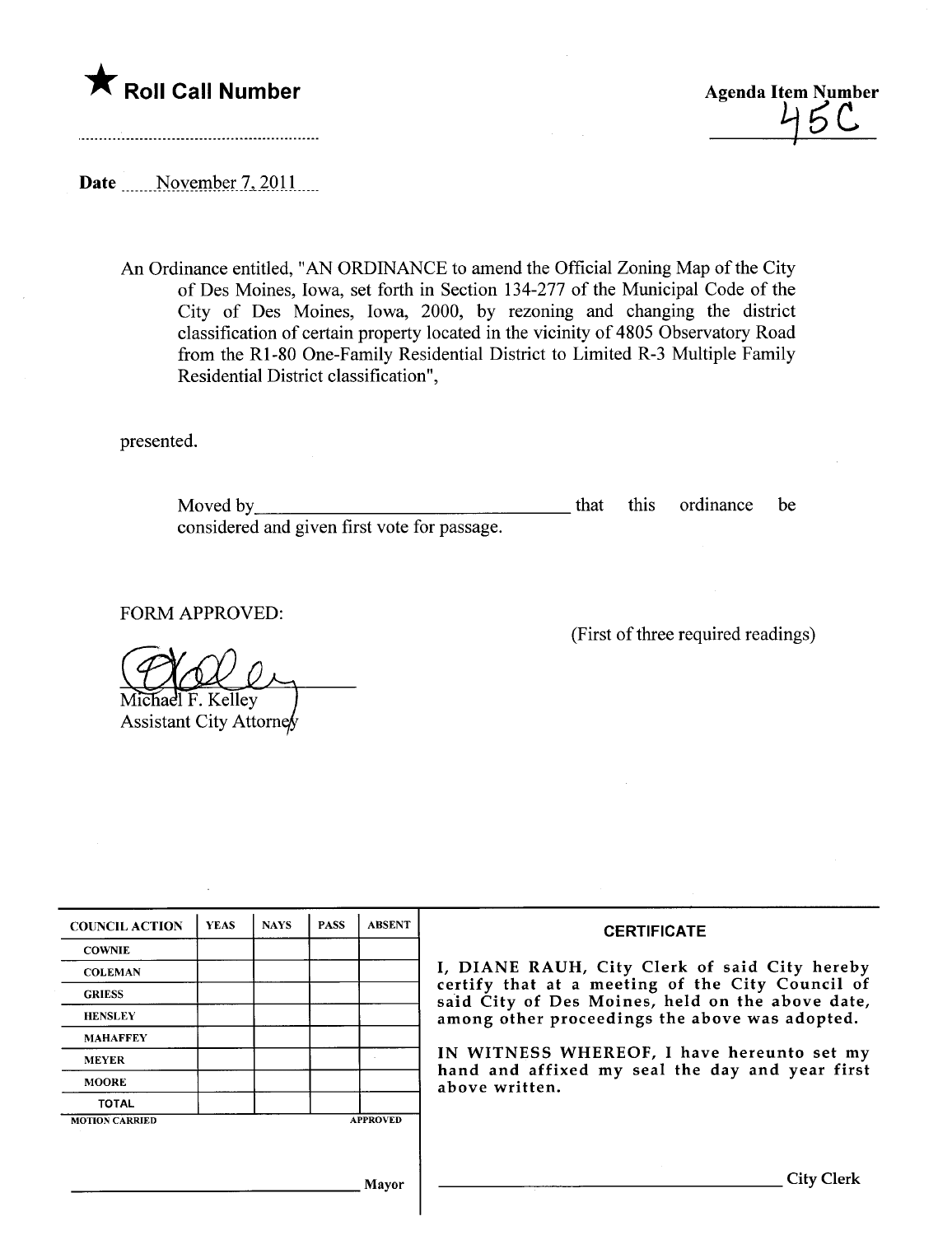## ORDINANCE NO.

AN ORDINANCE to amend the Official Zoning Map of the City of Des Moines, Iowa, set forth in Section 134-277 of the Muncipal Code of the City of Des Moines, Iowa, 2000, by rezoning and changing the district classification of certain property located in the vicinity of 4805 Observatory Road from the R1-80 One-Family Residential District to Limited R-3 Multiple Family Residential District classification.

Be It Ordained by the City Council of the City of Des Moines, Iowa:

Section 1. That the Official Zoning Map of the City of Des Moines, Iowa, set forth in

Section 134-277 of the Municipal Code of the City of Des Moines, Iowa, 2000, be and the same

is hereby amended by rezoning and changing the district classification of certain property located

in the vicinty of 4805 Observatory Road, more fully described as follows, from the RI-80 One-

Family Residential District to Limited R-3 Multiple Family Residential District classification:

The West 311 feet of the South Half, of Lot 17, of the Official Replat, of the Official Plat, of the Northeast Quarter of Section 1, Township 78 North, Range 25 West of the 5<sup>th</sup> P.M., (Except the East 121 feet thereof), all now included in and fonning a part of the City of Des Moines, Polk CountY, Iowa.

Except a portion more paricularly described as:

Beginning at the Northwest corner of the aforesaid property; thence East along the North line of the said South Half, of Lot 17, a distance of 190.56 feet; thence South, perpendicular to the said North line, a distance of 48.6 feet; thence West to a point on the West line of said Lot 17, said point being 48.6 feet South of the Northwest corner of the aforesaid property; thence North along the said West line, a distance of 48.6 feet to the Point of Beginning.

And

A portion of the Northwest Quarer of Section 1, Township 78 North, Range 25 West of the 5th P.M. all now included in and forming a part of the City of Des Moines, Polk County, Iowa and more paricularly described as follows:

Beginning at a point on the East line of the said Northwest Quarer which is the Southwest corner of Lot 17, of the Official Replat, of the Official Plat, of the Northeast Quarter of Section 1, Township 78 North, Range 25 West of the 5th P.M. and also on the North Right-of-Way line of Observatory Road, as presently established; thence West, perpendicular to the said East line of the said Northwest Quarter, a distance of 70.00 feet; thence North, parallel with the said East line, a distance of 132.19 feet; thence East, perpendicular to the said East line, a distance of 70.00 feet to the said East line; thence South, along the said East line, a distance of 132.19 feet to the Point of Beginning.